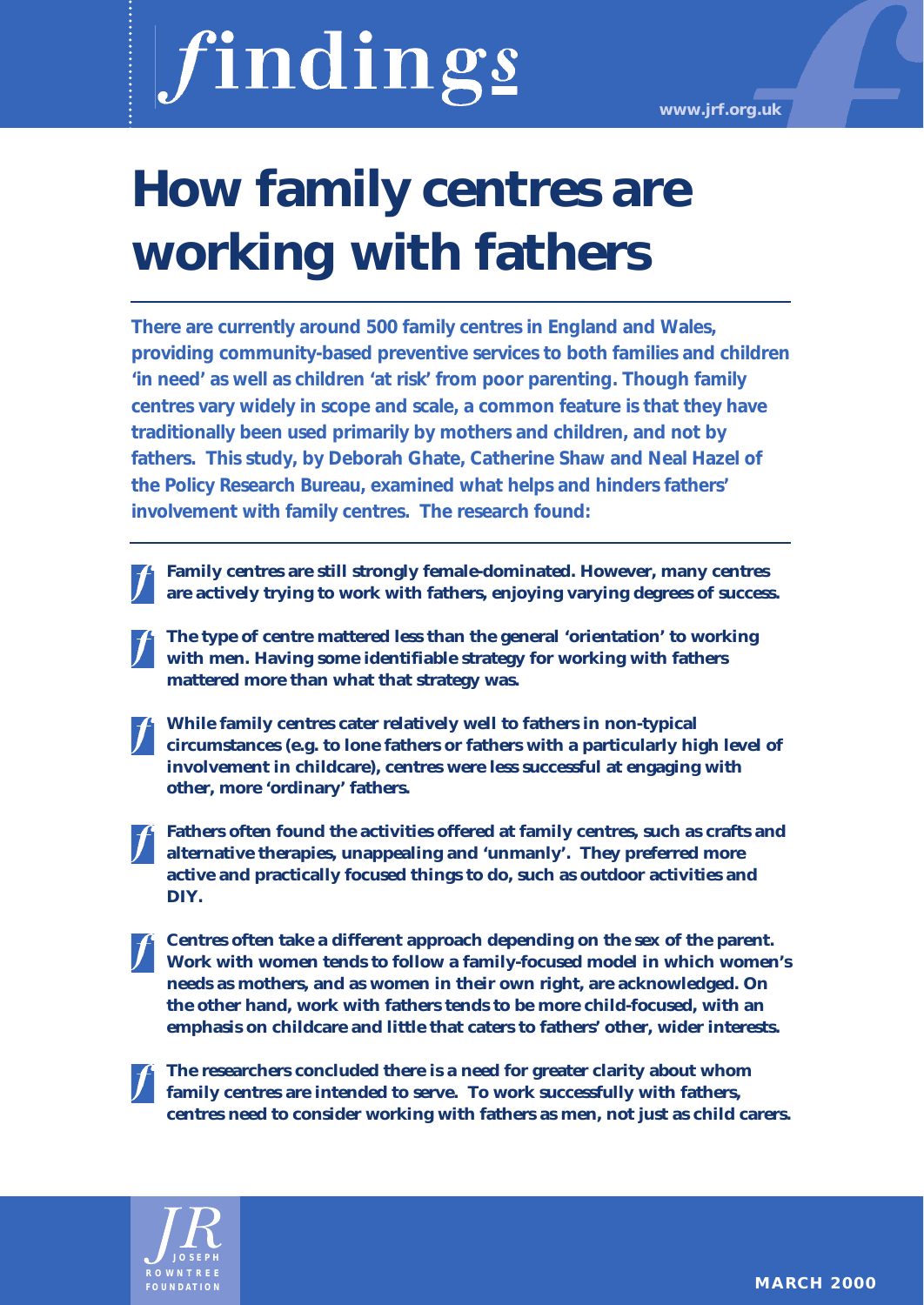## **Introduction**

There is now growing evidence that promoting fathers' greater involvement in childcare can enhance developmental outcomes for children. Consequently, fatherhood is increasingly emerging as an issue in national and international family support policy and practice. There is a general consensus that involving fathers in family support services is desirable, accompanied by a recognition that many services are not reaching fathers effectively. Drawing upon qualitative in-depth interviews with fathers who were both users and non-users of family centres, their partners, and family centre workers, this report identifies factors operating at the family centre level which act as incentives or disincentives to fathers' greater involvement.

# **The context**

In addition to assessing factors connected with family centres themselves, the study examined background factors connected with the social and cultural context of childcare in contemporary Britain. The circumstances of individual families' lives that influence the need for - and use of - family support services were also explored. Some contextual barriers to fathers' use of family centres were uncovered - for example, the persistence of gender-stereotyped attitudes to childcare as being 'women's work'. On the other hand, the study also found changing attitudes to domestic roles and child-rearing practices, making it easier for many fathers to engage with family and child-related support services. At an individual level, some men and women valued the 'respite' time women users at centres spent away from the home, and did not see joint attendance at the family centre as consistent with their personal needs. Conversely, men in particular personal circumstances (for example, lone parents or men with untypical levels of responsibility for childcare) were more likely to be found taking advantage of family centre support.

In the main, however, factors operating at the level of the family centre were found to be especially useful in explaining fathers' use or non-use of centres. These are also the factors which are potentially most amenable to change at the practice level, and are summarised below.

# **Centre 'orientation' as a factor**

Family centres vary greatly in scope and scale, and the study included different types of family centre from statutory-run, referral-based services dealing mainly

with child protection issues, to voluntary-run centres open to all. Overall, however, whether concerned with barriers or enabling factors, a major finding was that the type of service delivered by a centre mattered less than its broad 'orientation' towards working with men. Three broad orientations were identified: **'gender-blind'**, **'gender-differentiated'** and **'agnostic'**.

**Gender-blind** and **gender-differentiated** centres took opposite approaches to working with men. Gender-blind approaches stressed the similarity of need between mothers and fathers, and described their service as open to all on an 'equal opportunities' basis. At these centres fathers were expected to join in with the same activities as mothers. By contrast, a gender-differentiated approach emphasised the different and sometimes conflicting needs of men and women. They tended to offer at least some sexsegregated activities, including men's groups. The study found that both these approaches were more successful in actually engaging fathers with family centre work than were **agnostic** centres which had not formulated any identifiable strategy towards working with men. Having some identifiable strategy for working with fathers mattered much more than what that strategy was.

#### *Centre priorities and policies*

In centres with formal **referral systems**, ensuring the father was explicitly included as part of the referral, or taking the referral of a mother as a mandate to try and engage her partner, was a definite enabling factor to working with men. However, some centres operated non-inclusive referral systems which, rather than taking a 'whole family' approach, viewed only mothers and children as 'clients' of the service.

**Attitudes to working with fathers** were also important. The research found that fathers were more likely to be present (and more fully involved with centre activities) in those centres where there was a positive commitment by staff to work with men and *'value them as parents'*, backed by active support from those at management level. Even in these centres, however, staff needed to adopt proactive and, above all, persistent strategies for encouraging fathers to visit the centre, including making home visits to families, and continued persuasion, or as one male user put it: *'pestering me to come down here'.* Getting women users to persuade their partners to visit the centre - a sort of 'pyramid-selling' - appeared to be a particularly effective technique in some cases.

On the other hand, in some centres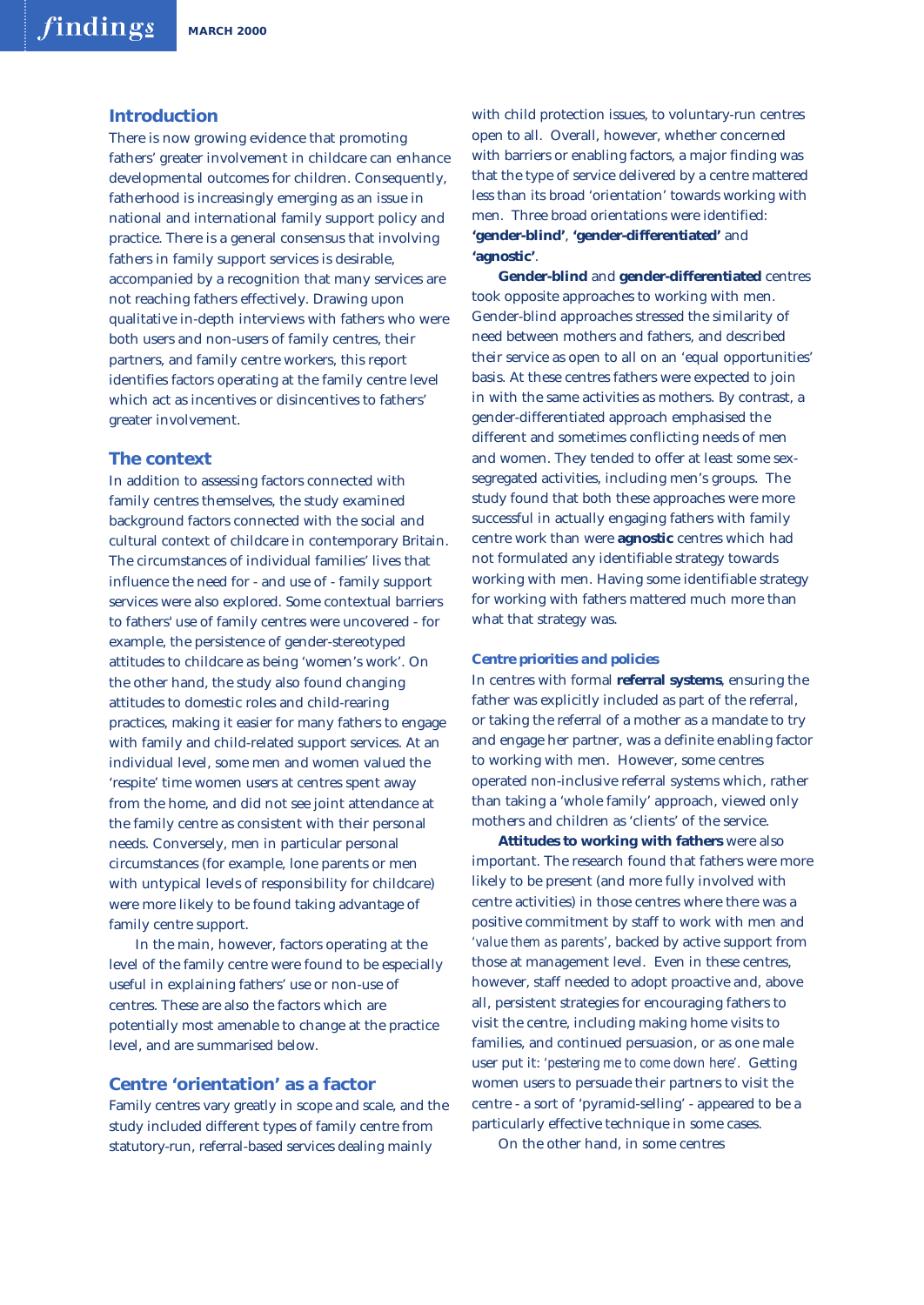management, staff and female users expressed negative attitudes to working with men in terms of the potential impact on existing women users. Fathers, mothers and workers suggested that the presence of men could undermine the 'safe haven' provided by family centres for vulnerable women, and could inhibit women from discussing sensitive subjects or feeling fully relaxed at the centre. Also, though the need to keep fears in perspective was stressed, the risks of male violence to women or children were mentioned, with staff admitting *'it is very intimidating to be faced with an angry man'.* Additionally, some staff were concerned about possible risks to children, for example from fathers who were known or suspected sex offenders, or even from men in general.

## *The service offered by centres*

Many centres lacked **male workers**, leaving men with *'no one to relate to'*. Where centres did have male staff, this was thought to give fathers a sense of legitimacy in a predominantly female environment and an opportunity to discuss things they might not want to talk about with women. However, some men stressed that a worker's sex was less important than his or her professional skills and ability to form relationships with users. The researchers concluded that though undesirable, the absence of male staff was not necessarily an insuperable barrier to working with fathers.

In terms of the **activities** provided, many men (and women) perceived family centres as places where women congregated mainly to *'drink tea and talk'* or *'gossip amongst each other'*. Fathers found this too passive, and wanted more physical and outdoor things to do (as one father said, men wanted *'manly sports, like football'*). Although few centres regularly provided the types of activities which most appealed to fathers - such as social events, trips and outings, physical or sports-related activities - when available, these tended to be popular and well-attended by men. By contrast, many of the centre-based activities that were on offer were described as unappealing to male users, and dismissed as stereotypically *'women's stuff'* (e.g. aromatherapy, beauty sessions, and crafts) as opposed to the practical, skills-based, activities favoured by men.

Where the opportunity to take part in more masculine, practically directed activities did not exist (e.g. *'fixing things'*), fathers sometimes tried hard to create them, often to the discomfort of staff who worried about 'taking advantage' of fathers. Yet the

study found ample evidence that allowing men to engage in what they saw as useful activities such as DIY provided a powerful means of enabling fathers to feel more comfortable around the centre. Finally, though men's groups were very much valued by those who had experienced them, and especially by men in difficult personal circumstances such as lone fathers, to outsiders they seemed *'strange'* and unappealing, and tended to be viewed with some suspicion.

#### *Centre atmosphere and 'feel'*

One of the major barriers to the involvement of fathers was simply the fact that family centres are heavily female-dominated and are perceived as **highly feminised environments**. The lack of other male users created a sense that fathers were in an alien environment, making them feel uneasy and under scrutiny. As one father said: *'the downfall of that place is there's not enough blokes. It's all women. It puts you on edge'*.

Fathers certainly appreciated it when staff made a special effort to welcome them, though this had to be achieved without appearing to patronise or interfere in their lives. When opportunities were created for men to mix informally with other men within the centre (for example, making tea in the kitchen) staff reported *'a different kind of relationship'* between male users - more relaxed and informal.

Sometimes, female users and staff openly expressed anti-male sentiments and hostility towards men; as one worker said: *'sometimes it's "Slagging Off Men Day" here'*. On occasion, male users were also subjected to flirting, and even overt sexual teasing bordering on harassment. Although this was described as essentially benign, it could prove embarrassing and intimidating to some fathers. Not surprisingly, some fathers felt a little tense and that you had to *'watch your Ps and Qs'* at a family centre.

# **Implications for policy and practice**

The study revealed a complex network of barriers and enabling factors that prevent and promote fathers' use of family centres, but the most frequently mentioned incentives and disincentives to their use were located at the level of family centres themselves. A major question raised by the study was: who are family centres really for?

Taken together, the findings suggested that centres may unintentionally discourage fathers from becoming more involved by adopting different, gendered, approaches to work with mothers and